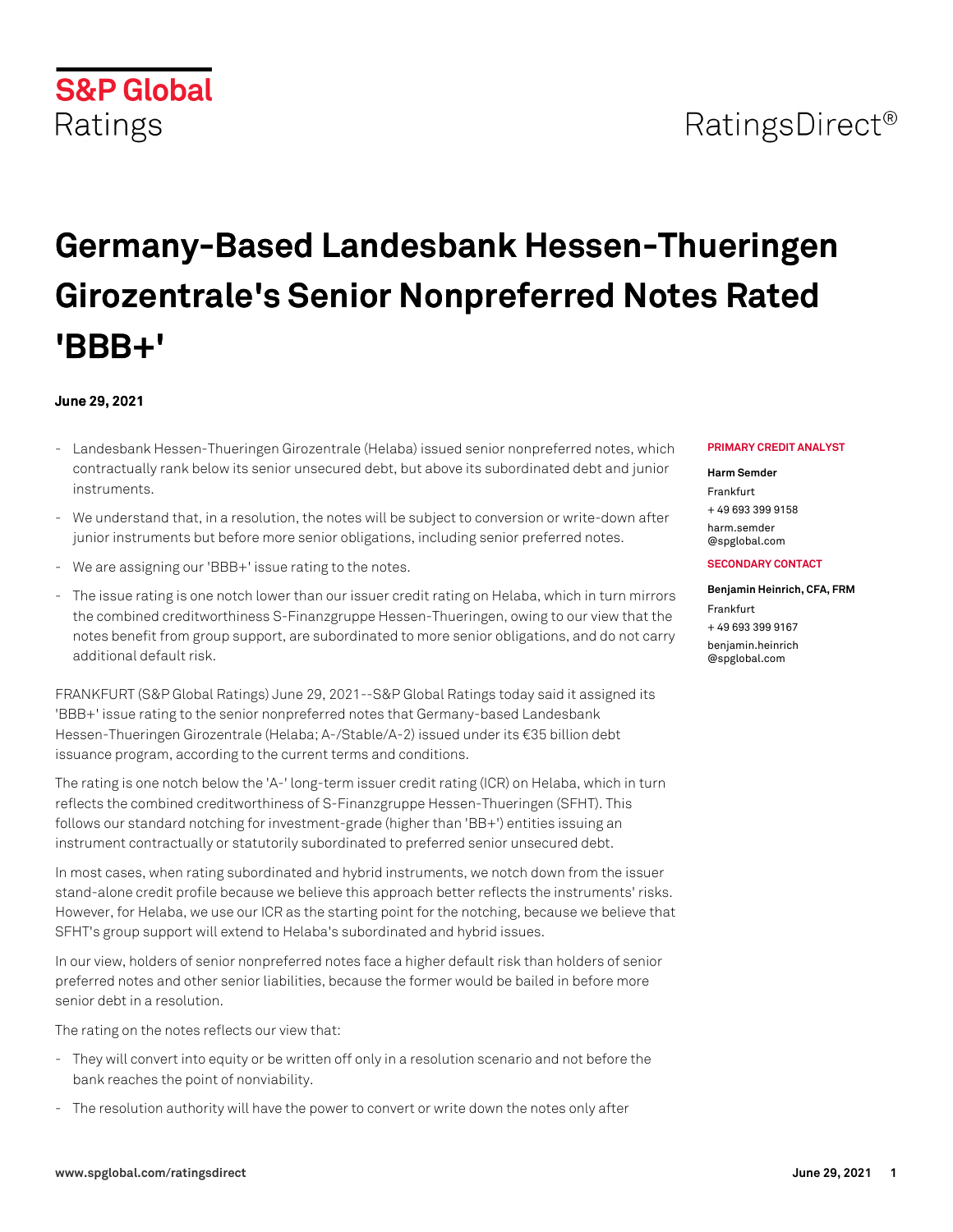subordinated liabilities and shareholders' equity have absorbed losses in full.

- Unlike regulatory capital instruments, the proposed notes would be excluded from burden-sharing under EU state-aid rules.
- The notes' write-down or conversion in resolution would not cause the default of the bank or more senior instruments.

Therefore, we have not applied further notching from the ICR because we believe that these notes do not carry any additional default risk relative to that represented by our ICR.

We consider extraordinary government support for the German banking sector uncertain following the country's full implementation of the EU Bank Recovery and Resolution Directive, including bail-in powers, in June 2015. We consider the country's bank resolution framework effective, which generally allows us to include uplift for additional loss-absorbing capacity (ALAC) in our ratings on individual systemically important banks.

In our view, the issuance has no impact on the overall group ICR. We typically consider these instruments to represent ALAC, provided the relevant authorities also regard them as eligible for inclusion in minimum requirement for own funds and eligible liabilities. However, our assessment of the ICR does not incorporate ALAC support. We believe that regulators would apply a resolution framework to individual institutions in SFHT and not the whole group. Apart from Helaba, it is unlikely that individual savings banks would be subject to a well-defined bail-in resolution process, given their small size, limited complexity, and low systemic importance in Germany as stand-alone entities. We believe that group support is the strongest external support element for member institutions, including Helaba.

## **Related Criteria**

- General Criteria: Hybrid Capital: Methodology And Assumptions, July 1, 2019
- General Criteria: Group Rating Methodology, July 1, 2019
- Criteria | Financial Institutions | General: Risk-Adjusted Capital Framework Methodology, July 20, 2017
- General Criteria: Methodology For Linking Long-Term And Short-Term Ratings, April 7, 2017
- Criteria | Financial Institutions | Banks: Bank Rating Methodology And Assumptions: Additional Loss-Absorbing Capacity, April 27, 2015
- General Criteria: Rating Government-Related Entities: Methodology And Assumptions, March 25, 2015
- Criteria | Financial Institutions | Banks: Quantitative Metrics For Rating Banks Globally: Methodology And Assumptions, July 17, 2013
- Criteria | Financial Institutions | Banks: Banks: Rating Methodology And Assumptions, Nov. 9, 2011
- Criteria | Financial Institutions | Banks: Banking Industry Country Risk Assessment Methodology And Assumptions, Nov. 9, 2011
- General Criteria: Principles Of Credit Ratings, Feb. 16, 2011
- Criteria | Financial Institutions | Banks: Commercial Paper I: Banks, March 23, 2004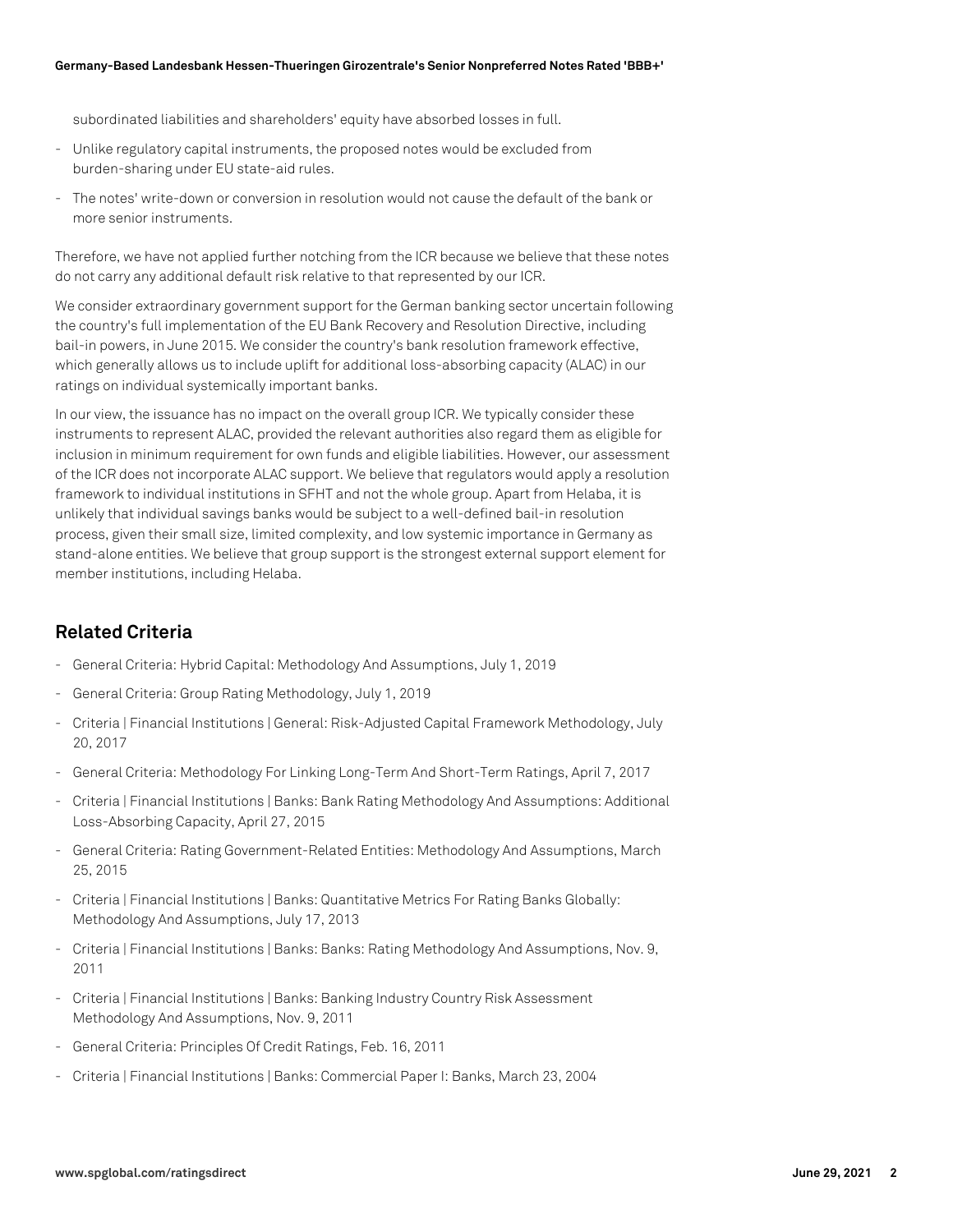#### **Germany-Based Landesbank Hessen-Thueringen Girozentrale's Senior Nonpreferred Notes Rated 'BBB+'**

Certain terms used in this report, particularly certain adjectives used to express our view on rating relevant factors, have specific meanings ascribed to them in our criteria, and should therefore be read in conjunction with such criteria. Please see Ratings Criteria at www.standardandpoors.com for further information. A description of each of S&P Global Ratings' rating categories is contained in "S&P Global Ratings Definitions" at https://www.standardandpoors.com/en\_US/web/guest/article/-/view/sourceId/504352 Complete ratings information is available to subscribers of RatingsDirect at www.capitaliq.com. All ratings affected by this rating action can be found on S&P Global Ratings' public website at www.standardandpoors.com. Use the Ratings search box located in the left column. Alternatively, call one of the following S&P Global Ratings numbers: Client Support Europe (44) 20-7176-7176; London Press Office (44) 20-7176-3605; Paris (33) 1-4420-6708; Frankfurt (49) 69-33-999-225; Stockholm (46) 8-440-5914; or Moscow 7 (495) 783-4009.